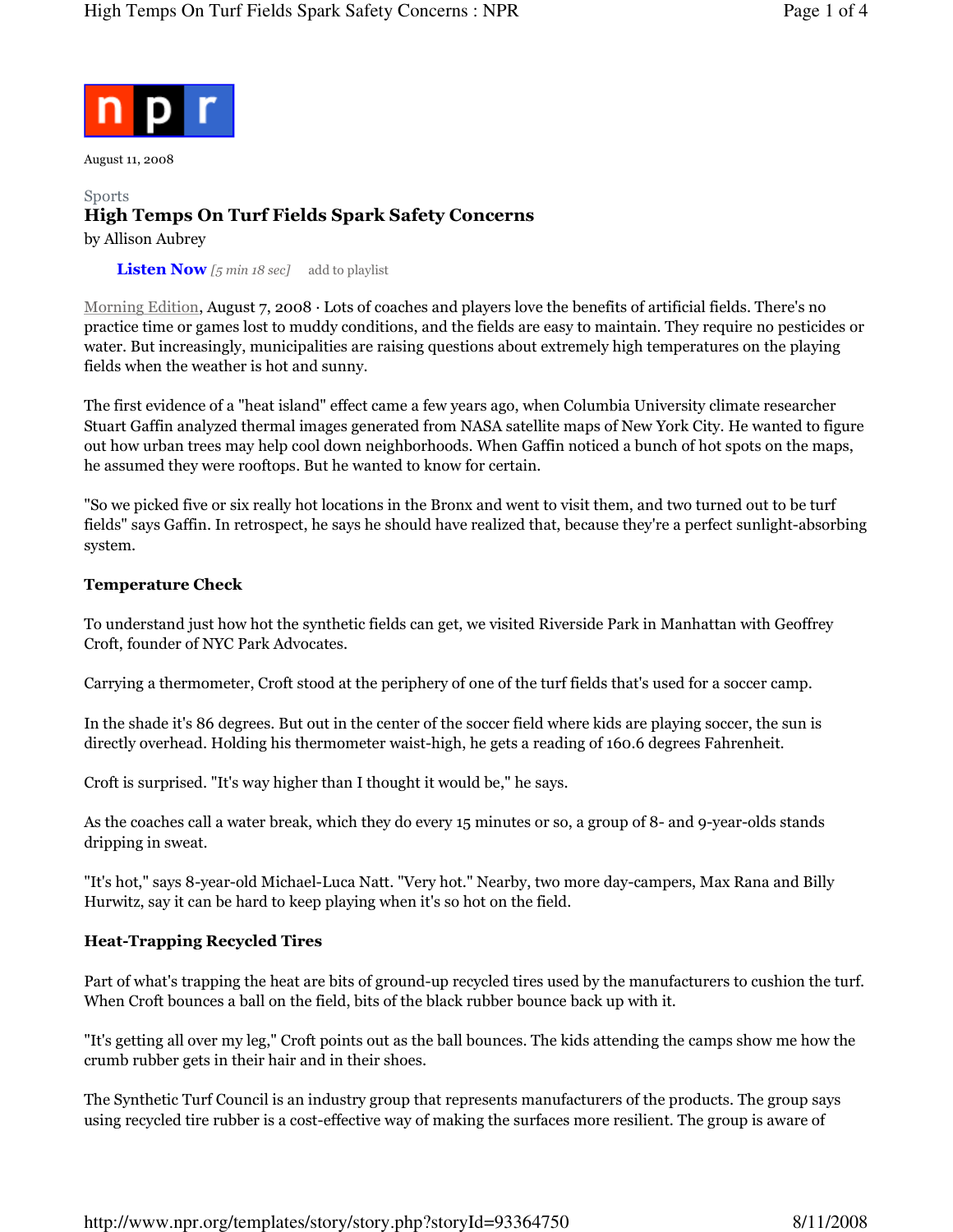reports of 160-degree temperatures on the fields.

"I don't think anyone in our industry would suggest it's a good idea to play on a surface that's that hot," says Rick Doyle, president of the council.

Doyle says he knows of no documented cases of people being injured. It's more of a management issue, he says.

"Just as coaches have to reschedule games due to rain when they play on grass fields," he says, so too they need to reschedule or consider an alternative surface to play on when it's hot and sunny.

## Concerns Over Chemicals

A number of cities and municipalities, including New York City, have many days of very warm and sunny weather.

Coach Mike Handell has permits to run baseball camps in Riverside Park. He says there are only so many green spaces in New York, and increasingly they're being converted to synthetic turf.

Handell says he likes the fact that the fields don't get dry and dusty. But he knows they're hotter, and he's heard concerns about the chemicals found in the recycled tires.

"If they're unsafe. I want to know. I'm mean I'm personally interested because I have permits for these fields," he says, and kids are playing on them.

### Heat Is Primary Concern

The New York City Health Department hired consultants to assess potential health risks associated with crumbrubber turf fields. The report concludes that the risk of harm from exposure to hazardous chemicals such as lead in the rubber appears to be very low unless the chemicals are basically eaten.

According to the report, another possibility is that players may inhale chemicals that vaporize to form a gas. Health assessments suggest that the exposure levels are likely below a level of concern to human health. But these assessments use conservative estimates of exposure. The report says additional studies measuring chemical exposures of players on turf fields should be conducted "to give more representative data on exposures related to urban field use."

Since crumb-rubber turf absorbs and retains heat, the NYC Health Department report says heat is the primary health concern associated with playing on the fields. It says people can suffer dehydration, heatstroke and thermal burns at field temperatures above 115 degrees.

Based on these concerns, the New York City Parks Department has now decided to move away from using recycled-tire rubber in new turf fields. Commissioner Liam Kavanaugh says decisions have already been made regarding a couple of installations.

"We have two fields in construction where we've actually canceled the black crumb rubber and are actively looking for an alternative," Kavanaugh says.

The state of Connecticut has committed \$200,000 to conducting exposure studies, with testing scheduled to begin this fall.

The industry has offered up a couple of options, including a sand-based fill. The Synthetic Turf Council says one company, Mondo, advertises that its Ecofill is "up to 50 percent cooler." And another company that markets a product called "Cool Grass" synthetic yarn says it can reduce surface temperatures on synthetic turf by up to 35